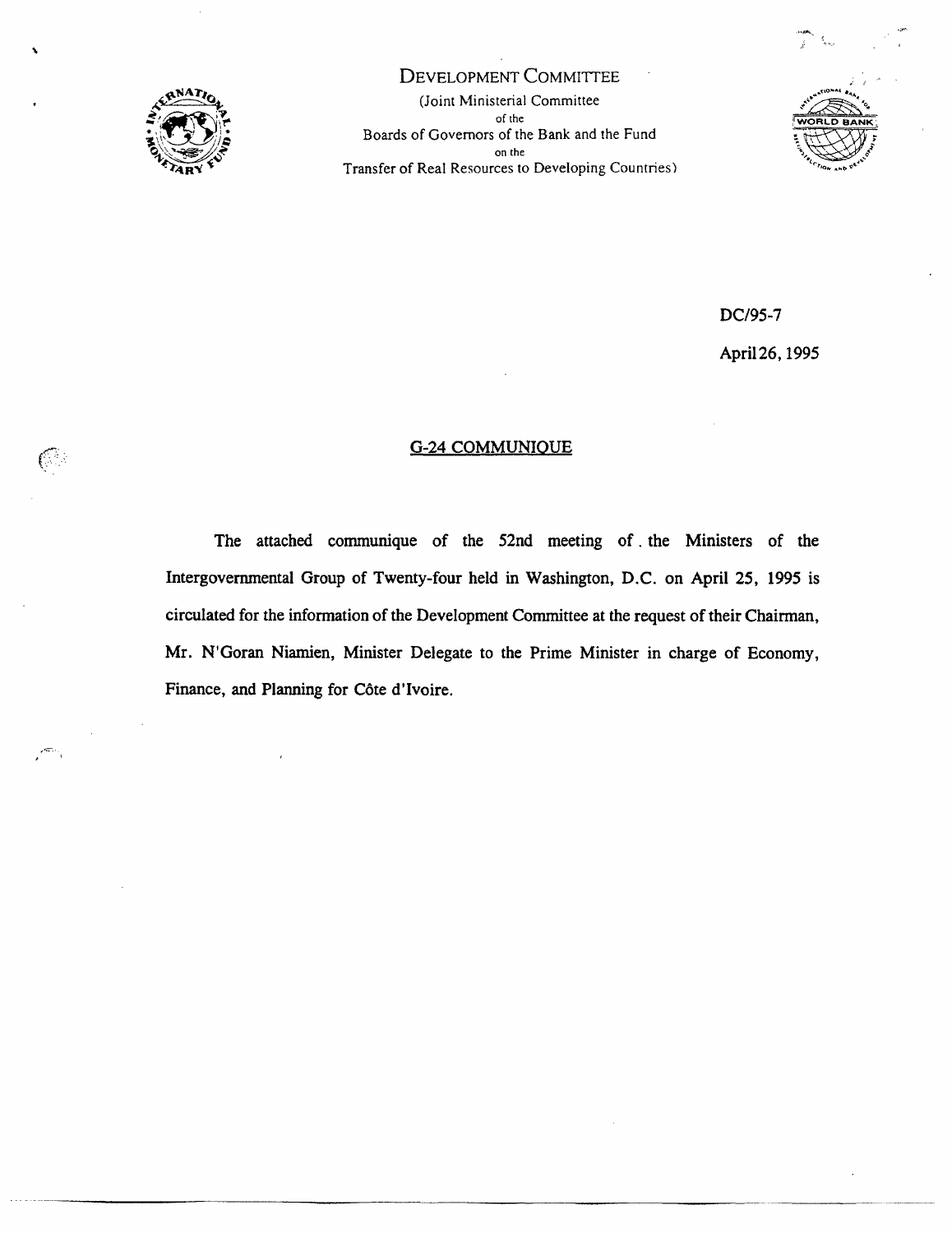## INTERGOVERNMENTAL GROUP OF TWENTY-FOUR ON INTERNATIONAL MONETARY AFFAIRS

#### **Communiqué**

April 25, 1995

Ministers of the Intergovernmental Group of Twenty-Four on International Monetary Affairs held their Fifty-Second Meeting in Washington, D.C., on April 25, 1995. Mr. N'Goran Niamien, Ninister Delegate to the Prime Minister in charge of Economy, Finance, and Planning for C6te d'Ivoire, was in the Chair, with Mr. Muhammad Yaqub of Pakistan as First Vice-Chairman and Mr. Antonio Casas-González of Venezuela as Second Vice-Chairman. The meeting was attended by Mr. Michel Camdessus, Managing Director, International Monetary Fund, Mr. Gautam Kaji, Acting President, World Bank, Mr. Mohammed Kabbaj, Chairman, Development Committee, Mr. Shahen Abrahamian, UNCTAD, Mr. G. K. Helleiner, G-24 Research Coordinator, Mr. Raul Rabe, G-77, Ms. Helga Hoffman, United Nations, Mr. Y. Seyyid Abdulai, Director-General, OPEC Fund for International Development; Mr. Osama Faquih, Islamic Development Bank, Ms. Manuela de Rangel, Latin American Economic System, Mr. Jin Renqing, People's Republic of China, Mr. Saboni Benyoussef, Morocco, and Mr. Abdelaziz N. Alorayer, Saudi Arabia.

The meeting of the Ministers was preceded on April 24, 1995 by the Sixty-Fifth Meeting of the Deputies of the Group of Twenty-Four, with Mr. Tiemoko Kone of C6te d'Ivoire as Chairman, Mr. Azizali Mohammed of Pakistan as First Vice-Chairman, and Mr. William Larralde-Paez of Venezuela as Second Vice-Chairman.

\* \* \* \* \*

#### I. World Economic Situation and Outlook

 $\mathscr{C}$ 

1. Ministers welcomed the progress made with the ratification of the Uruguay Round Final Act and the establishment of the World Trade Organization (WTO) and encouraged this organization to put in place the necessary machinery to efficiently play its expected role, in particular to ensure respect for the principles of international trade so as to promote commercial exchanges, create equitable opportunities for access to markets, and thereby to strengthen the growth potential of all member countries. They expressed special concern about the imposition of restrictions on the pretext of environmental protection and the improvement of social and employment conditions, since that is contradictory to the spirit of the Uruguay Round Final Act.

2. Ministers emphasized that there should be greater flexibility in providing access to international and other financing mechanisms for developing countries that are expected to be adversely affected during the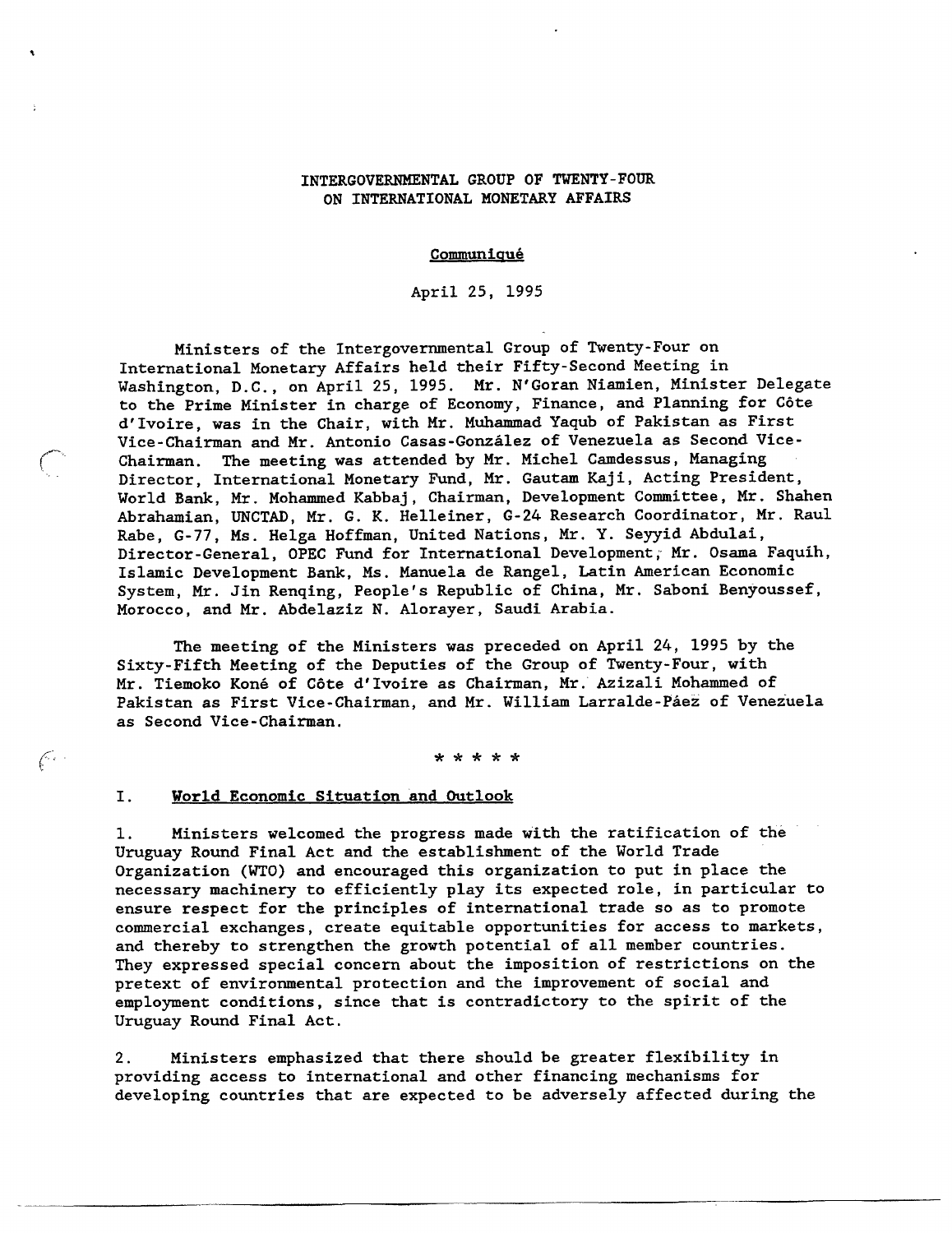transition, and that disbursements should be more rapid so as to smooth the transition process, especially for the net food importing countries. Ministers reiterated that the Bretton Woods institutions should study forthwith the possibility of putting in place new mechanisms that could be used, as needed, to deal with the losses stemming from the implementation of the Uruguay Round.

3. Ministers noted the appreciable progress made to subdue inflation in the industrial countries. However, they expressed deep concern about recent instability in the exchange markets for the major reserve currencies, which indicates clearly the need for a better coordinated adjustment process and a more appropriate fiscal and monetary policy mix in the industrial countries.

4. Ministers pointed out that, despite some progress made by certain major industrial countries in reducing their budget deficits, the outlook for fiscal consolidation in the medium term remains weak and uncertain, thereby fueling tensions in the international capital and exchange markets. Ministers, therefore, urged the industrial countries to implement credible policies and pointed out that sustained economic growth cannot be achieved without raising substantially domestic savings in some major industrial countries, which requires that fiscal deficits be sharply abated through the reduction of public consumption. Such credible policies will have a positive impact on exchange rates, long-term interest rates, and on the level of global investment.

 $(\cdot,\cdot)$ 

5. Ministers welcomed the continuing adjustment efforts carried out by the developing countries and the overall favorable economic outlook anticipated in these countries in the short and medium term. Despite this progress, Ministers noted that sizable disparities persist between various regions or countries. For the countries with less favorable outlooks, Ministers stressed that economic performance, which depends largely on continued economic adjustment and restructuring efforts, is also dependent on improvements in their terms of trade, alleviation of their external debt burden, and adequate external assistance. For most developing countries, Ministers underscored the risks to the outlook associated with sudden reversals of short-term capital flows, the impact of rising international interest rates, and the current volatility of exchange rates for the major currencies.

# II. **Ouestions Relating to the Functioning** of **the** International Financial System and the Fund's Surveillance Role

6. Ministers re-examined the dangers posed by the volatility of capital flows not only for the emerging countries, but also for the international financial system as a whole, as shown by the financial crises in Mexico and some other countries. Ministers called for more in-depth discussion of the main characteristics and aims of a new short-term facility--which should be established as soon as possible--to assist member countries confronted with sizable outflows of private capital as a result of sudden speculation in

-2-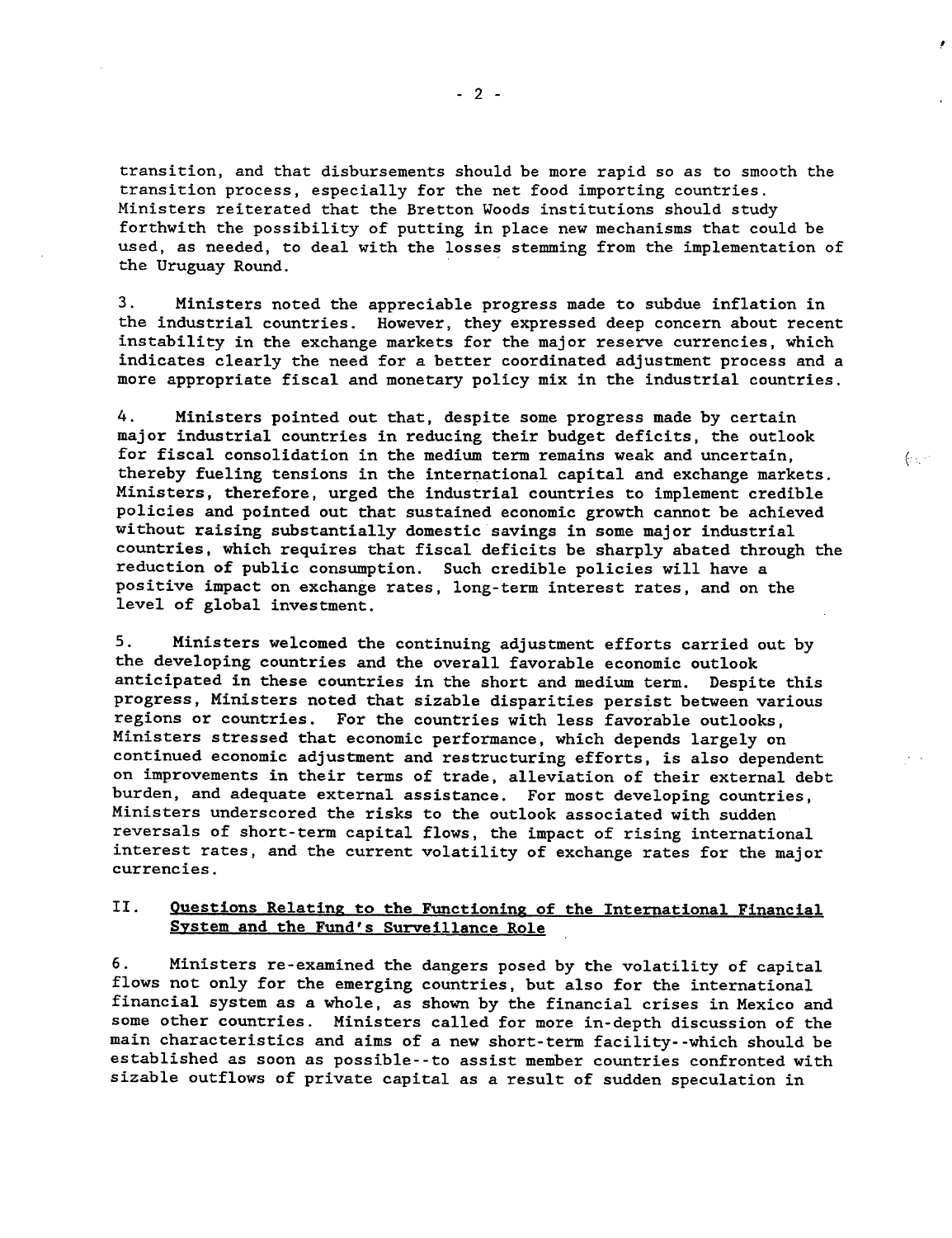capital markets or exogenous factors over which the authorities have little or no influence.

7. Ministers stressed that, in order to enhance the Fund's ability to meet the long-term needs of its members in an environment of increasingly globalized and integrated financial markets, the financial base of the Fund will need to be strengthened with an appropriate increase in quotas. They encouraged the Executive Board of the Fund to accelerate its consideration of the Eleventh Review of Quotas with this purpose in view.

8. Ministers noted, in particular, the various proposals recently discussed by the Executive Board of the Fund aimed at strengthening bilateral and multilateral surveillance in accordance with the institution's mandate. They reiterated the need for intensified and symmetrical surveillance of the policies implemented by industrial and developing countries alike.

9. Ministers noted that the globalization of capital markets and the volatility and persistent misalignment of the exchange rates of the major reserve currencies--which have an adverse impact on world trade and investment--are some of the important factors that call for a reform of the international monetary system. In this regard, the Ministers reiterated their proposal made at the last Interim Committee meeting in Madrid, namely, that any evaluation of the functioning of the international monetary system should be made with the participation of the developing countries, along the lines of the Committee of Twenty of the early 1970s, in order to ensure its effectiveness and legitimacy.

10. Ministers noted the recent discussions by the Fund Executive Board on an SDR allocation and the proposals put forward by the Managing Director of the Fund on that subject. Ministers considered that, in addition to the objective of making the SDR the principal reserve asset of the international monetary system, the recent events in capital markets argue in favor of a new SDR allocation. Ministers reiterated their support for the proposal put forward by the Managing Director of the Fund for an allocation of at least SDR 36 billion, and urged industrial countries to support this initiative in a move toward strengthening international cooperation.

11. Ministers took positive note of the proposal recently put forward by the Fund's Managing Director to create a safety net mechanism based on ad hoc SDR allocations to provide the Fund with additional resources to enable it to give sufficient credit to deal with liquidity crisis situations. However, Ministers emphasized that such a mechanism should not replace a general allocation.

III. Recent Trends in the Transfer of Real Resources for Development

12. Ministers expressed their profound disappointment about the decline in the level of official development assistance not only as a percentage of industrial countries' CNP, but also in real terms. They called for an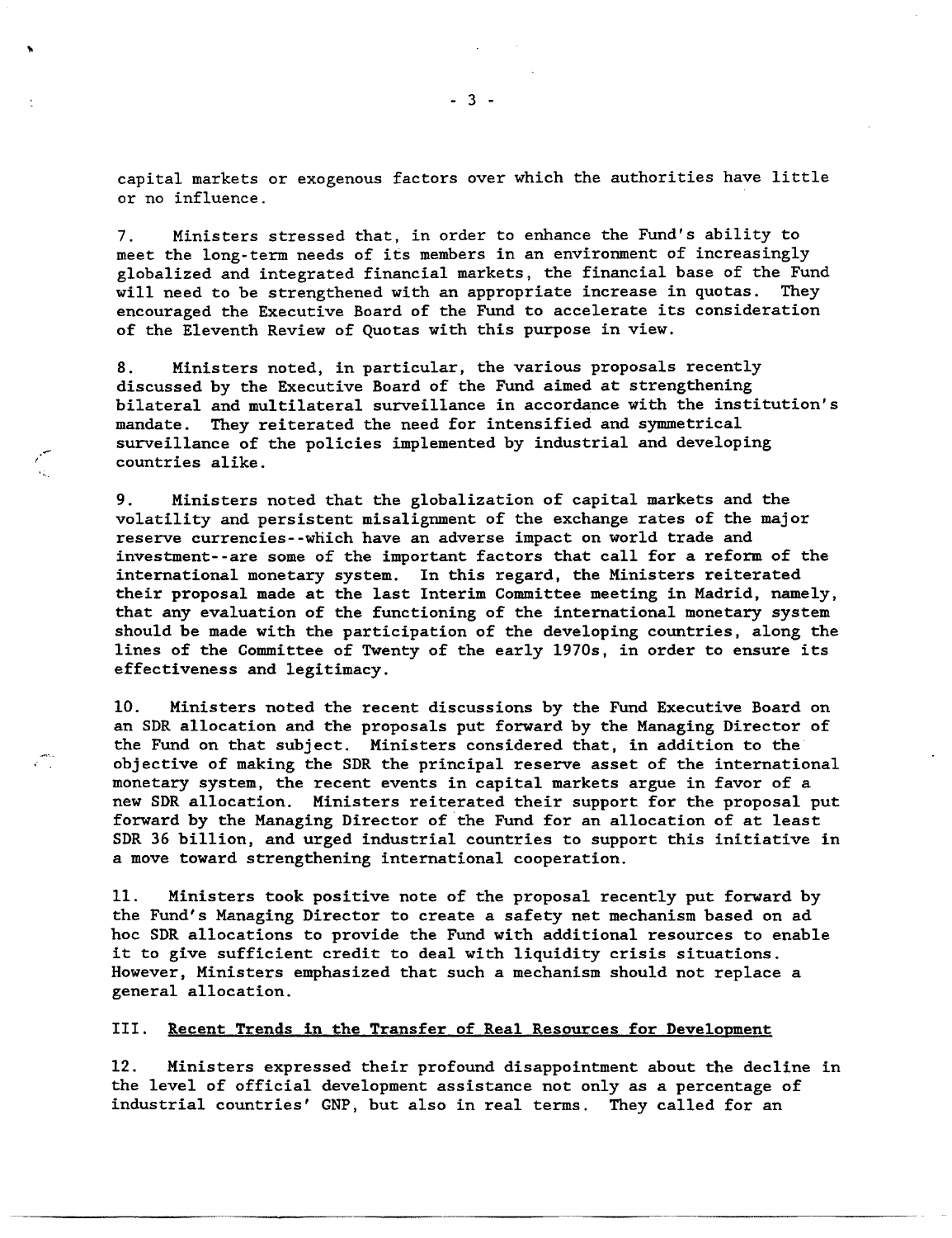expeditious reversal of this alarming development. In this context, Ministers underlined the increasingly heavy dependence on official assistance of low-income countries and of developing countries whose access to financial markets is still limited. Ministers urged donor countries to increase their official development assistance, in particular to the poorest countries, in accordance with their commitments contained in various U.N. Resolutions and with a view toward meeting the internationally agreed target of 0.7 percent of GNP.

13. Ministers regretted the fact that the net resource transfers of the World Bank Group were negative in 1994. In this regard, they urged the World Bank to ensure that the design of conditionality in itself is not a cause of this problem. Ministers noted the critical importance of IDA in the financing of development. In this regard, they encouraged donors to be generous in their support for IDA at this critical juncture, and urged them to contribute to the IDA-ll replenishment at a level substantially higher in real terms than IDA-10.

 $\mathbb{C}^{\mathbb{C}}$ 

14. Ministers welcomed the increase in private capital flows to some developing countries in recent years. In this context, Ministers recognized that increased foreign direct investment, as a non-debt creating flow, would play an important role in development in these countries.

#### IV. The Debt Problem

15. Ministers expressed concern about the unsustainable debt and debtservicing burden facing a number of developing countries, particularly the low-income and some middle-income countries. They, therefore, welcomed the recent implementation by the Paris Club of the "Naples terms," which constitutes a major step in easing the debt of the poorest countries. Ministers stressed, however, the importance of applying the Naples terms in a flexible manner and moving promptly to the reduction of the stock of debt and to accompany this initiative with new flows of capital to support developing countries' ongoing adjustment efforts. Ministers called on the international community to adopt initiatives to address the debt problem, such as the conversion of debt to finance sustainable development programs in heavily indebted countries.

16. Ministers noted that multilateral debt is accounting for a growing share of the debt stock of some member countries, notably the heavily indebted low-income and middle-income countries, and observed that the servicing of this nonreschedulable debt constitutes a significant burden, which requires an appropriate solution. In this regard, Ministers suggested an examination of ways to strengthen current initiatives, in particular those related to IDA and the Fifth Dimension, which call for broadening the coverage, increasing the resources, and improving the concessionality of these instruments. Ministers noted with interest the recent discussions within the Fund on the establishment of a permanent concessional facility of an ESAF type that would take into account some elements of the U.K. proposal, which could facilitate the treatment of debt vis-à-vis the Fund.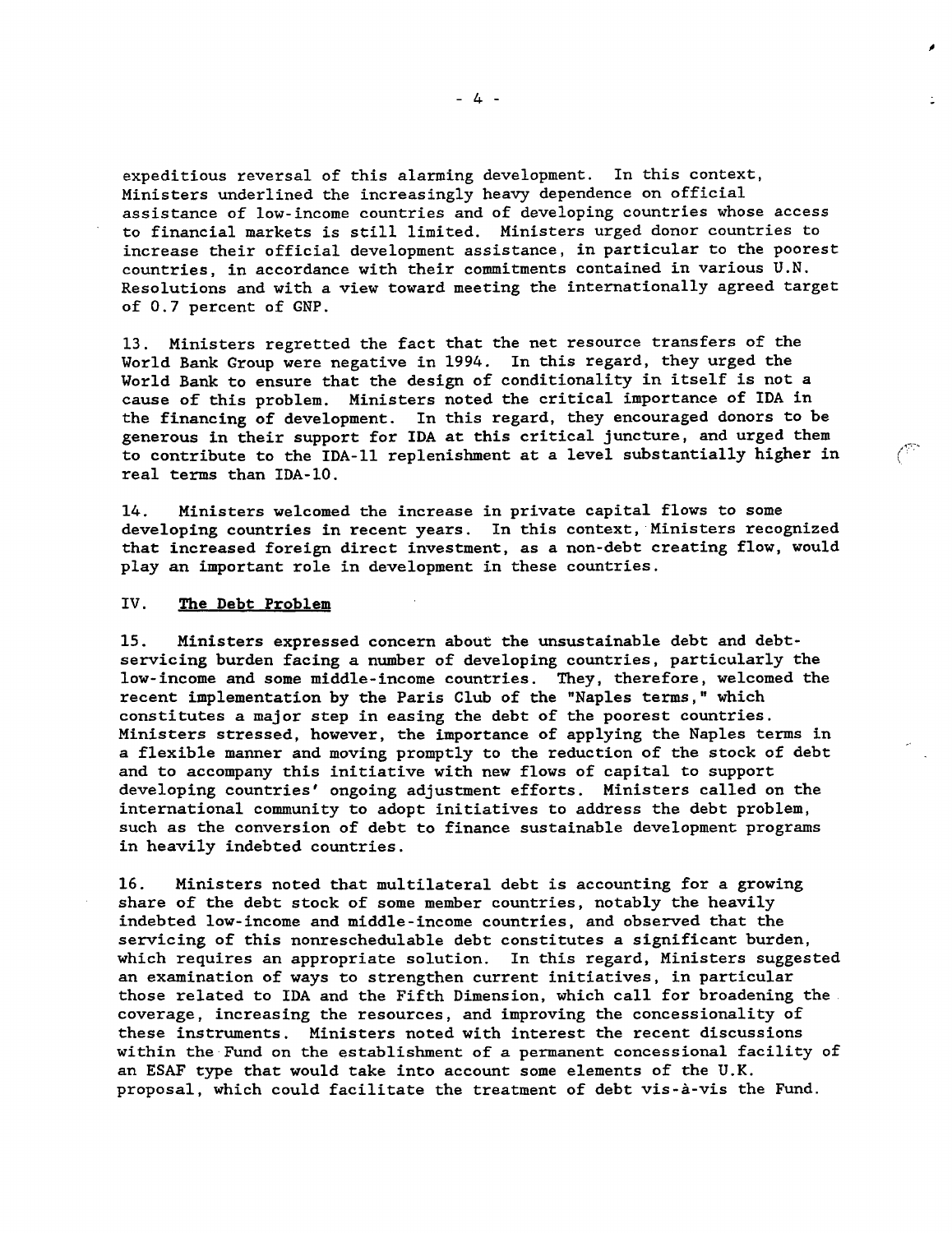Consequently, Ministers appealed strongly to donor countries to support the transformation of the ESAF into a permanent Fund facility.

17. Ministers also urged other multilateral institutions to study and implement new mechanisms for alleviating the debt burden of the heavily indebted low-income and middle-income countries, while noting the need to avoid undermining the financial integrity of such institutions, which depend on the recycling of funds to meet the needs of all their members.

18. Ministers pointed out that commercial debt is a subject of concern for many countries whose access to the international capital markets remains limited. They welcomed the extension and strengthening of the IDA-only debt-reduction facility. However, they observed that, in many cases, the amount allocated to the eligible country is insufficient in view of the volume of the debt.

19. Ministers called on the World Bank and the Fund to study under the existing facilities, or to put in place, special mechanisms likely to support heavily indebted low-income and middle-income countries that seek to restructure their commercial debt.

# V. **The World Summit** on **Social Development**

والمجيئتين

 $\sqrt{2}$ 

20. Ministers commended the authorities of international financial institutions for giving increasing attention to social problems as a key component to be taken into account at the time when structural adjustment programs are agreed. To this end, Ministers considered that the UN World Summit on Social Development in Copenhagen, Denmark, was an important step toward looking for practical solutions and a more cooperative world environment.

## VI. Infrastructure **Financing in the Developing Countries**

21. Ministers urged the international community to contribute to the financing of infrastructure in the developing countries, in view of the critical importance of infrastructure in development and its large investment requirements. Ministers noted that, although the public sector has been traditionally the main source of finance for basic infrastructure in the developing countries, budgetary constraints and the multiplicity of development objectives have made it essential to tap private sources as well. Ministers urged the multilateral institutions, in particular the World Bank Group, to take new initiatives concerning the financing of infrastructure, including that required by the private sector. In this context, they called on the World Bank Group to strengthen its role in the promotion and use of the financial mechanisms and instruments issued on and subscribed in developing country markets and to devise means of lengthening maturities and improving the terms of financing for infrastructure projects, which have long gestation periods.